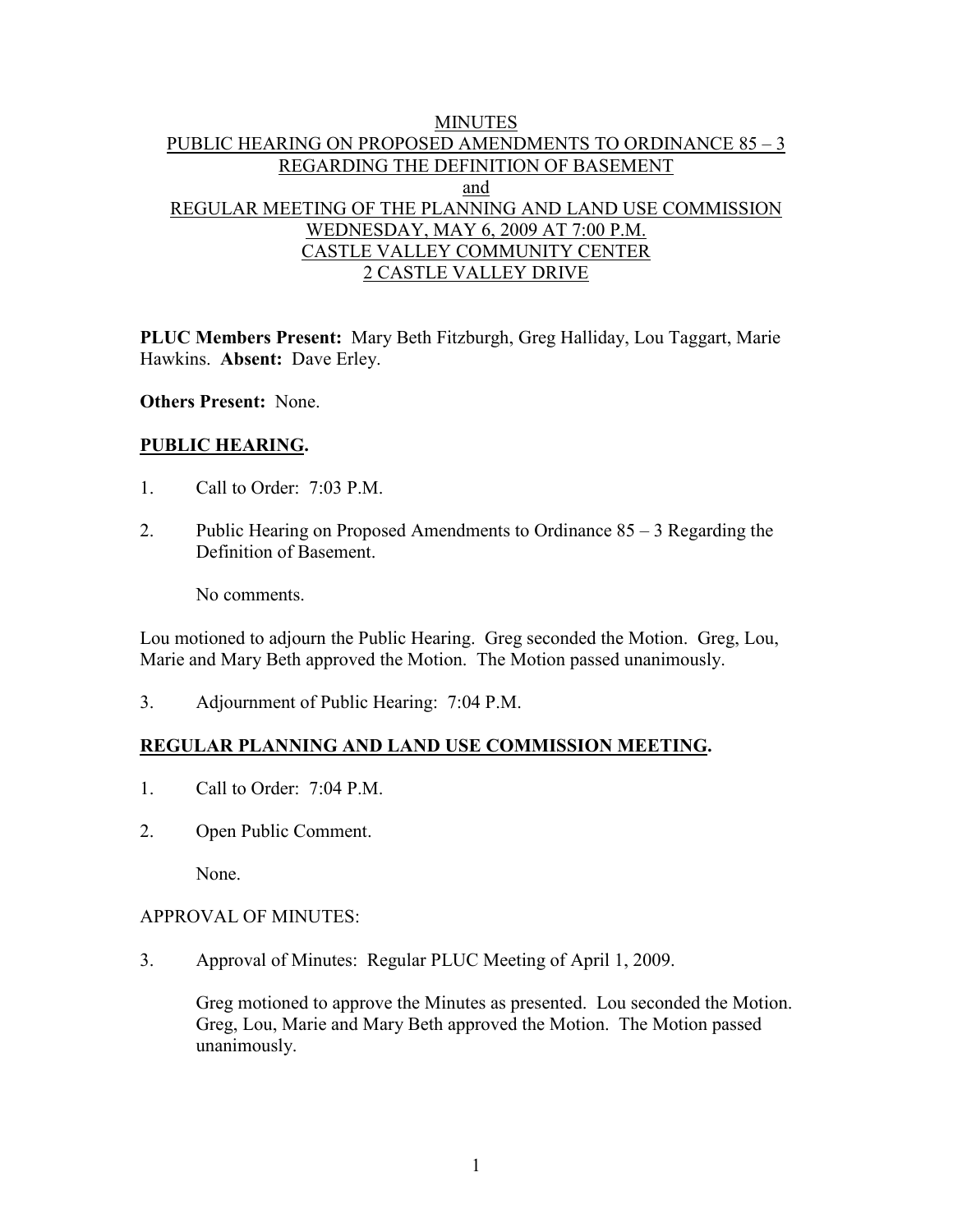### REPORTS:

# 4. Building Permits Update.

No Building Permits were issued since the last meeting. However, two expedited routine Conditional Use Permits were issued to Lots 148 and 441.

After some discussion, it was agreed that Faylene will prepare a Conditional Use Permit Report each month and email a brief notice to the PLUC and the Town Council, as well as informing abutting neighbors that they have 15 days from the date the Permit is approved to file an appeal of the routine designation.

# NEW BUSINESS:

5. Discussion and Possible Action re: Amending Ordinance 85 – 3 Regarding the Definition of Basement.

Greg motioned to approve the submitted document as presented. Lou seconded the Motion. Greg, Lou, Marie and Mary Beth approved the Motion. The Motion passed unanimously.

# OLD BUSINESS:

6. Discussion re: Reviewing and Amending Town Ordinances that Limit the Number of Livestock which can be Kept on Five Acres of Land (tabled).

Left tabled.

7. Discussion and Possible Action re: Reviewing and Amending Our Definition and Language for Second Dwellings (tabled).

Greg motioned to untable the item. Lou seconded the Motion. Greg, Lou, Marie and Mary Beth approved the Motion. The Motion passed unanimously.

There was no further discussion on this item, as it was discussed under Item 5.

8. Discussion and Possible Action re: Updating the Deer Fencing Ordinance (tabled).

Greg motioned to untable the item. Lou seconded the Motion. Greg, Lou, Marie and Mary Beth approved the Motion. The Motion passed unanimously.

After considerable discussion, it was agreed that Mary Beth will email the latest version of this Ordinance to the PLUC Members for their review in preparation for holding a public hearing on it prior to the next PLUC meeting.